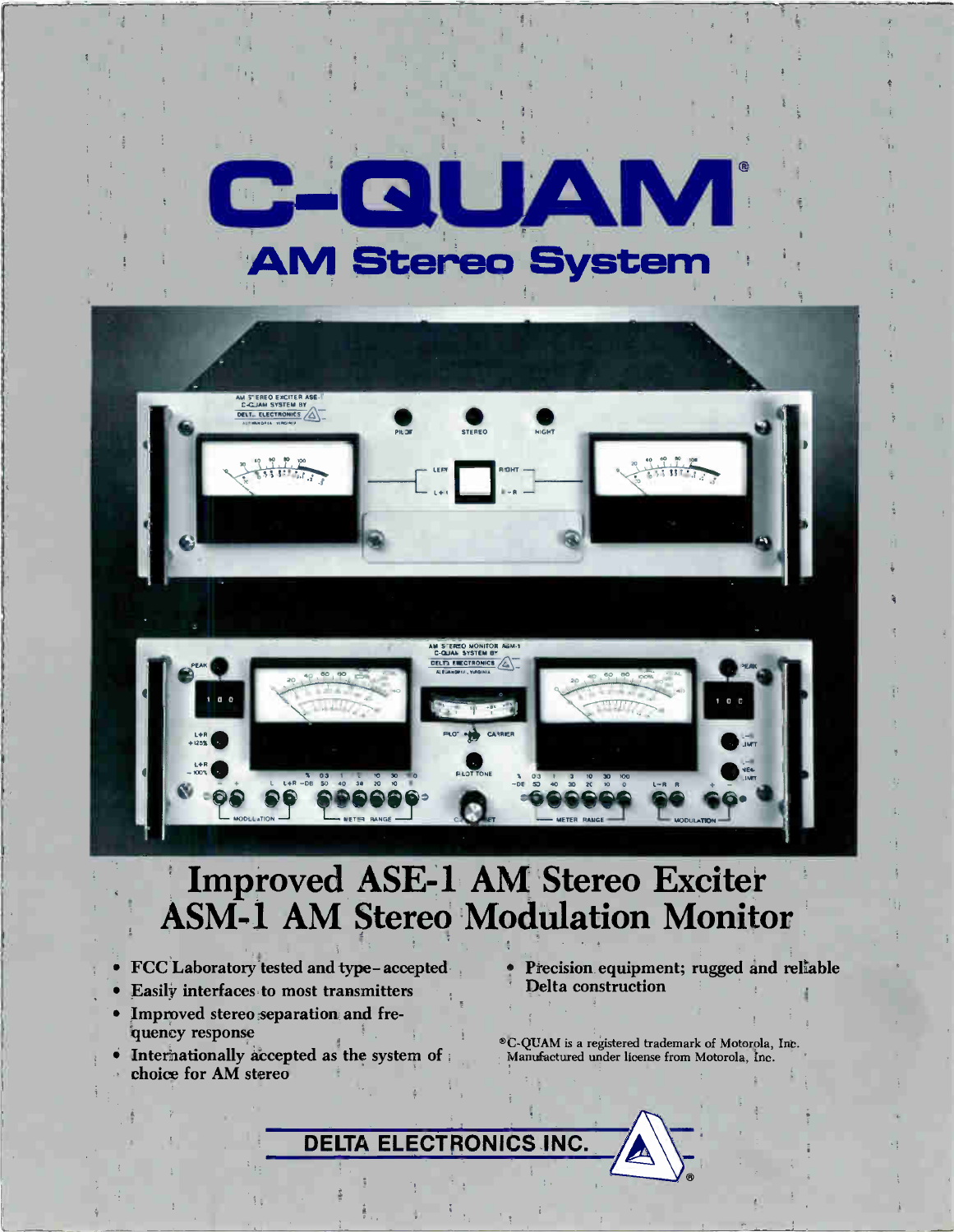# Delta C-QUAM Stereo

Delta's C-QUAM® Stereo Exciter and Stereo Modulation Monitor produce an AM stereo quadrature modulated signal having superior separation and low distortion throughout the audio spectrum. The ASE-1 Exciter and ASM-1 Monitor C-QUAM System is completely compatible with existing monaural receivers and multimode decoder receivers.

Delta's C-QUAM Stereo transmission system is a full spectrum system providing separation from 50 Hz to over 10 kHz. Its signal can be demodulated by simple envelope detectors to produce a low distortion monophonic audio signal while stereo receivers demodulate the same signal to full stereo. All listeners receive a clean, low distortion audio signal.

### ASE-1 AM Stereo Exciter

C-QUAM System AM Stereo transmits fully compatible signal with no compromise in quality

The ASE-1 C-QUAM Exciter produces the signals needed for stereo operation of an AM broadcast transmitter. From stereo audio input, the Exciter generates an audio drive signal for the transmitter's modulator and an RF signal to replace the transmitter's crystal oscillator output. The resulting transmitter output is quadrature amplitude modulated signal that is compatible with all existing AM detectors.

The simplified block diagram below illustrates operation of the C-QUAM ASE-1 Exciter.

Left and right audio input to the Exciter are equalized to match the transmitter response curves and matrixed to produce  $L + R$  and  $L - R$  audio signals. The L+R audio and a zero-phase carrier are fed to an in-phase, "I", suppressed carrier modulator. The L-R audio and a quadrature carrier are fed to a quadrature, "Q", suppressed carrier modulator. A 25 Hz pilot tone used to turn on the stereo decoders also is fed to the "Q" modulator. The output signals of these modulators are summed and the zero-phase carrier is re-inserted to produce quadrature amplitude modulated (QUAM) signal. The QUAM signal is then stripped of its amplitude variations by a limiter, leaving only a phase angle modulated carrier. This carrier is input to the RF chain of the broadcast transmitter, replacing the crystal oscillator signal. The L+R audio from the Exciter is input to the

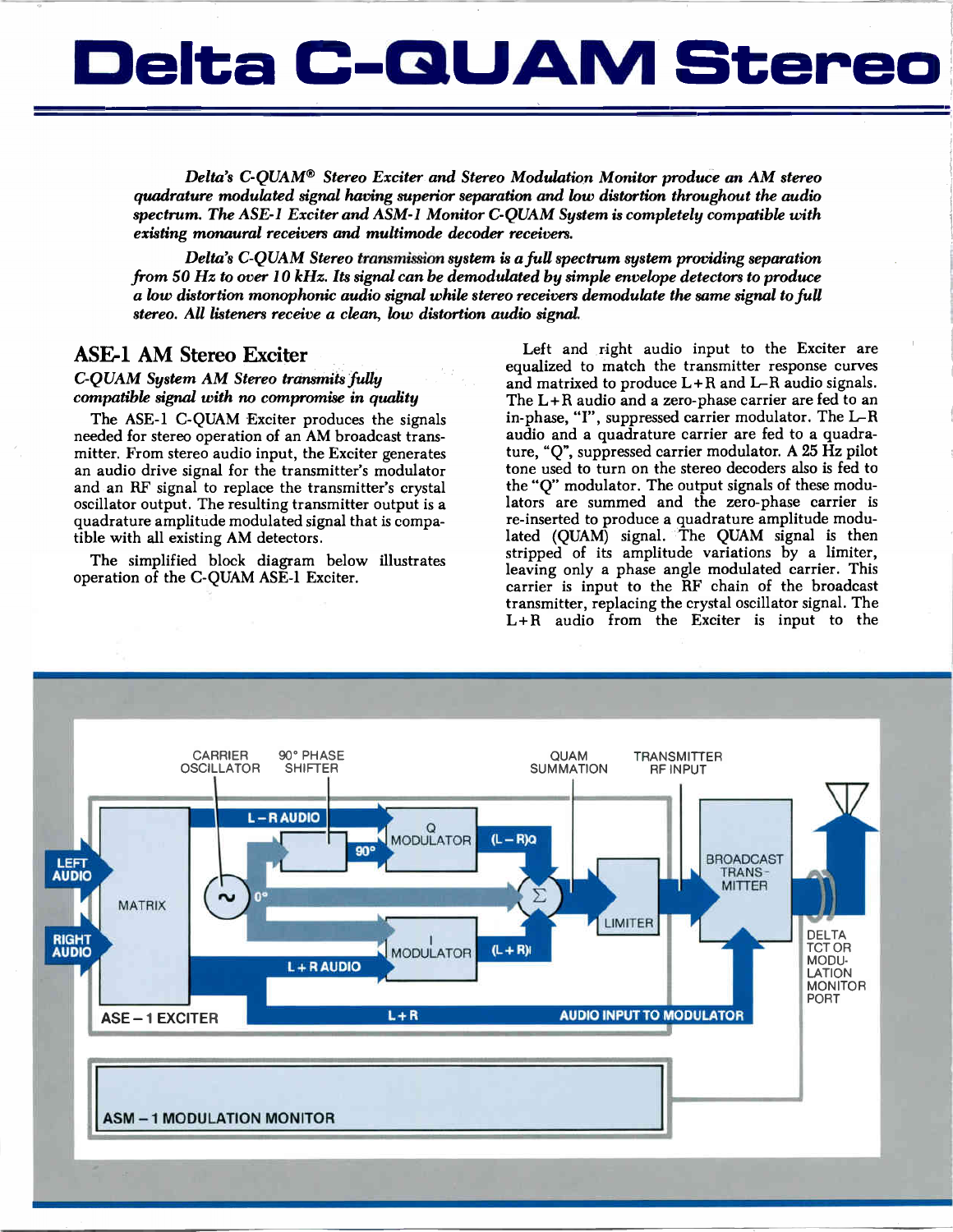transmitter's modulator. Here the phase angle modulated carrier is amplitude modulated by the L+R audio to produce the C-QUAM signal.

Envelope detectors sense only the AM component of the C-QUAM signal, thus they produce pure, undistorted L+R (mono) audio. Stereo decoders demodulate the C-QUAM signal to derive an L-R signal as well as the  $L+\overline{R}$  signal. The L-R and  $L+\overline{R}$  signals are combined to generate left and right stereo audio.

ASE-1 Exciter circuitry includes all required processing features. Limiters are provided to prevent excessive positive and negative modulation. A blend processor makes high single channel modulation possible, by blending a little of each channel with the other. Additional processing is not necessary. Unlike FM stereo, C-QUAM AM modulation does not require pre-emphasis.

Meters and convenient controls simplify use of the ASE-1. Large lighted meters display either left and right audio levels or  $L + R$  and  $L-R$  audio levels, in dB and percentage modulation. The mode switch selects stereo or mono operation. The pilot switch controls the 25 Hz tone, allowing the tone to be turned off as required in testing. The switch labeled Day/Night selects one of two audio equalization circuits, adjusted to match separate, alternate transmitters. The equalization circuits also can be remotely selected through contacts on the rear panel.

## ASM-1 AM Stereo Modulation Monitor

Companion Modulation Monitor helps to maintain and ensure AM broadcast system performance.

The ASM-1 Stereo Modulation Monitor houses a high performance C-QUAM decoder which demodulates the RF sample. The ASM-1 provides all the demodulated signals necessary for annual proof of performance when used with standard AM proof equipment.

The demodulated signals available on the rear panel of the Monitor include  $L+R$ ,  $L-R$ , Envelope Detector Output, and Left and Right audio, both balanced and unbalanced. The 25 Hz pilot tone used in the C-QUAM system also is available on a rear panel connector.

Front panel meters display the pushbutton selected parameters: positive and negative  $L+R$ ,  $L-R$ ,  $L$  and  $R$ modulation levels. Peak flashers indicate  $-100\%$ , + 125%, L-R Limit, and negative limit modulation conditions. Two additional thumbwheel controlled peak flashers can be set to flash at any desired level of modulation. The modulation meters and the thumbwheel controlled peak flashers are accessible through rear panel connectors for remote indication.

## Continued commitment to a growing AM Stereo market

Delta Electronics is a leading manufacturer of quality broadcast and IfF instrumentation products. Over the past twenty years, Delta has earned an enviable reputation for super\_or performance with broadcasters, HF communication: users, and government agencies around the world. Products such as Delta's OIB-1 Operating Impedance Bridge have become industry standards, while other Delta innovations such as the TCA series RF ammeters have led the way to improved measurement methodology.

A further example of our commitment to AM Stereo, developed in concert with our program of product innovation, is our CQS-3 AM Stereo digital synthesizer. This unit provides for the direct digital synthesis of precision test signals and has been supplied to leading C-QUAM receiver manufacturers as well as integrated circuit manufacturers, both domestic and foreign. Additionally, we have under development a precision test generator for the radio repair and service technician. Delta Model CQS-3 AM Stereo Synthesizer.